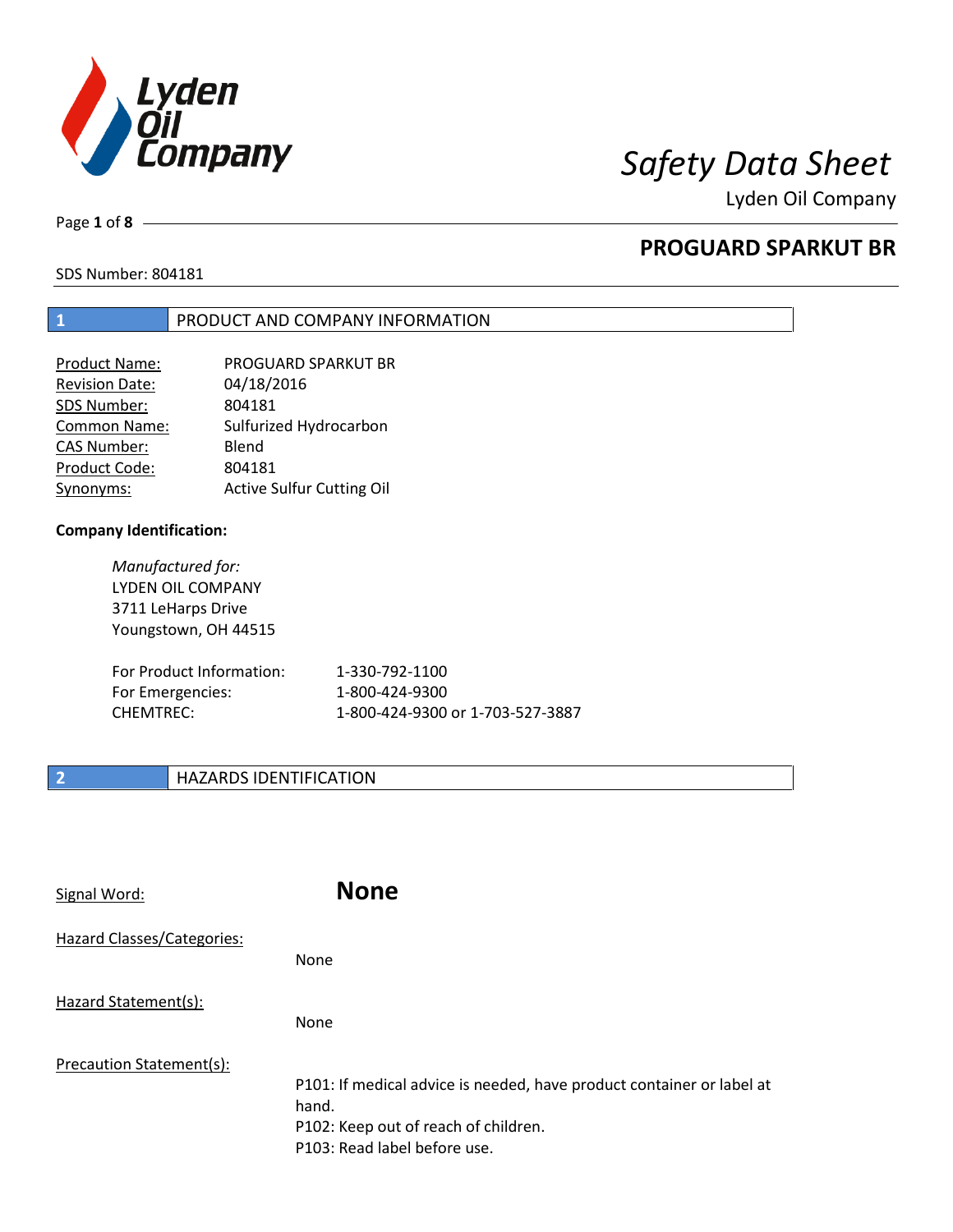

Lyden Oil Company

Page **2** of **8**

## **PROGUARD SPARKUT BR**

SDS Number: 804181

Other Hazard Statement(s):

-NFPA Ratings:  $Health = 1$  $Fire = 1$ Reactivity  $= 0$ 

I

### **3** COMPOSITION / INFORMATION ON INGREDIENTS

Ingredients:

*Mixture of the substances listed below with nonhazardous additions.*

| <b>Chemical Name</b>                                   | <b>CAS Number</b> | Percentage |
|--------------------------------------------------------|-------------------|------------|
| Distillates (petroleum), hydrotreated heavy naphthenic | 64742-52-5        | >70        |

*\*Any concentration shown as a range is to protect confidentiality or is due to batch variation.*

| 74 | $\mathbf{r}$<br><b>HID IVIEASURES</b> |
|----|---------------------------------------|
|    |                                       |

### Description of First Aid Measures:

| Inhalation:   |                                                                                                                                                                                                                                                                                                            |
|---------------|------------------------------------------------------------------------------------------------------------------------------------------------------------------------------------------------------------------------------------------------------------------------------------------------------------|
|               | Remove victim to fresh air and keep at rest in a position comfortable<br>for breathing. If the victim has difficulty breathing or tightness of the<br>chest, is dizzy, vomiting or unresponsive, give oxygen with rescue<br>breathing or CPR as required and transport to the nearest medical<br>facility. |
| Skin Contact: |                                                                                                                                                                                                                                                                                                            |
|               | Flush skin with water, wash with soap and water. Remove<br>contaminated clothing. Do not reuse clothing until cleaned. If material<br>is injected under the skin, transport to the nearest medical facility for<br>additional treatment.                                                                   |
| Eye Contact:  |                                                                                                                                                                                                                                                                                                            |
|               | Flush eyes with running water for at least 15 minutes. If redness,<br>blurred vision or irritation persists, transport to nearest medical<br>facility for additional treatment.                                                                                                                            |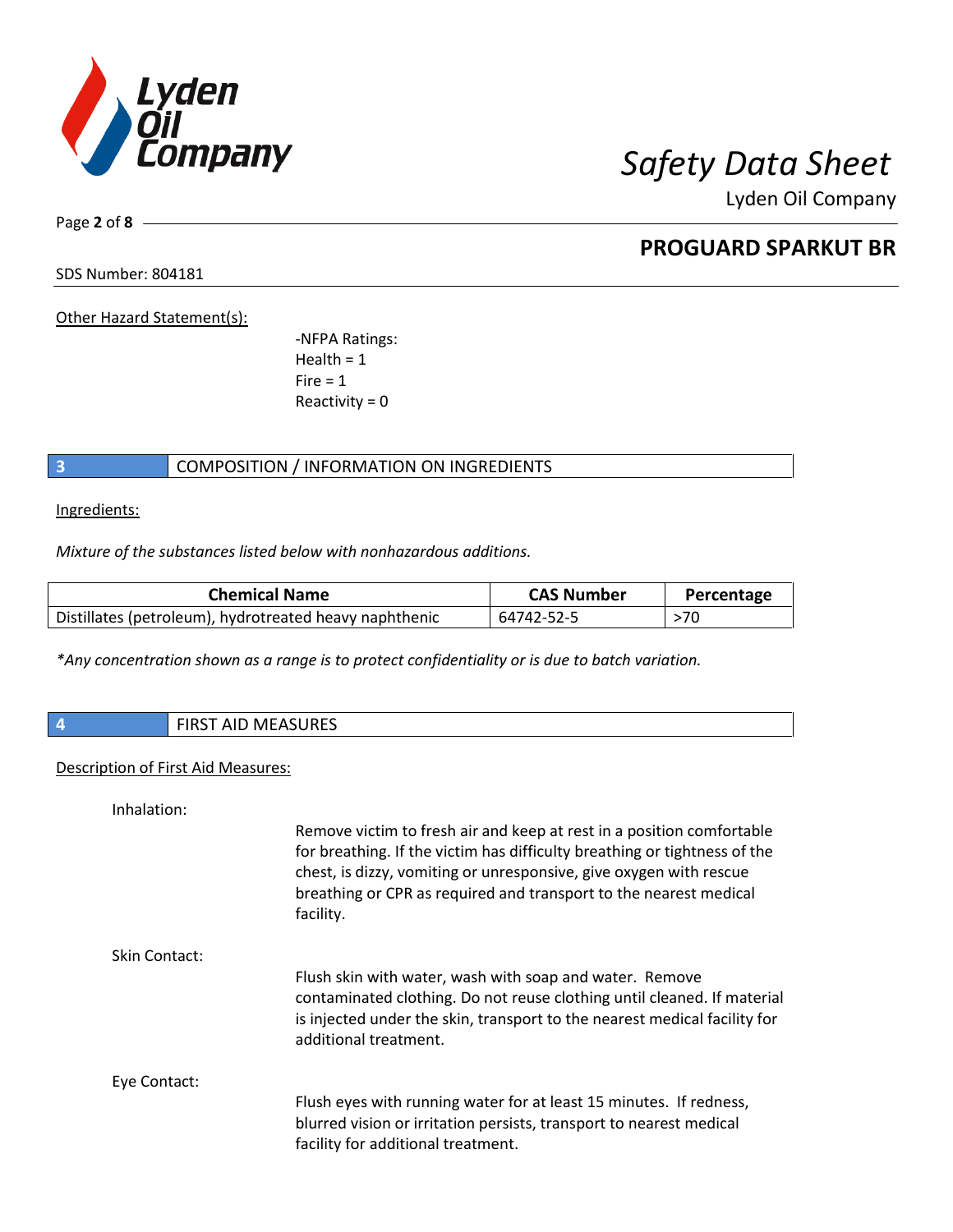

Lyden Oil Company

SDS Number: 804181

Page **3** of **8**

Ingestion:

Do NOT induce vomiting and obtain medical attention. Have victim rinse mouth out with water. If vomiting occurs spontaneously, keep head below hips to prevent aspiration.

Symptoms and Effects, both acute and delayed:

No further relevent data available.

Recommended Actions:

Treat symptomatically. Call a doctor or poison control center for guidance.

| 5                               | <b>FIRE FIGHTING MEASURES</b>             |                                                                                                                                                                                                                                                                                                                         |
|---------------------------------|-------------------------------------------|-------------------------------------------------------------------------------------------------------------------------------------------------------------------------------------------------------------------------------------------------------------------------------------------------------------------------|
|                                 | Recommended Fire-Extinguishing Equipment: | Use dry powder, foam, or carbon dioxide fire<br>extinguishers. Water may be ineffective in fighting<br>an oil fire unless used by experienced fire fighters.                                                                                                                                                            |
| Possible Hazards During a Fire: |                                           | Procedures for an oil fire should be followed.                                                                                                                                                                                                                                                                          |
|                                 | Recommendations to Firefighters:          | Use self-contained breathing apparatus. Use foam<br>or dry chemical to extinguish fire. Water may be<br>used only to keep surrounding containers cool.<br>Firefighters should wear proper protective<br>equipment and self-contained breathing apparatus<br>with full face piece operated in positive pressure<br>mode. |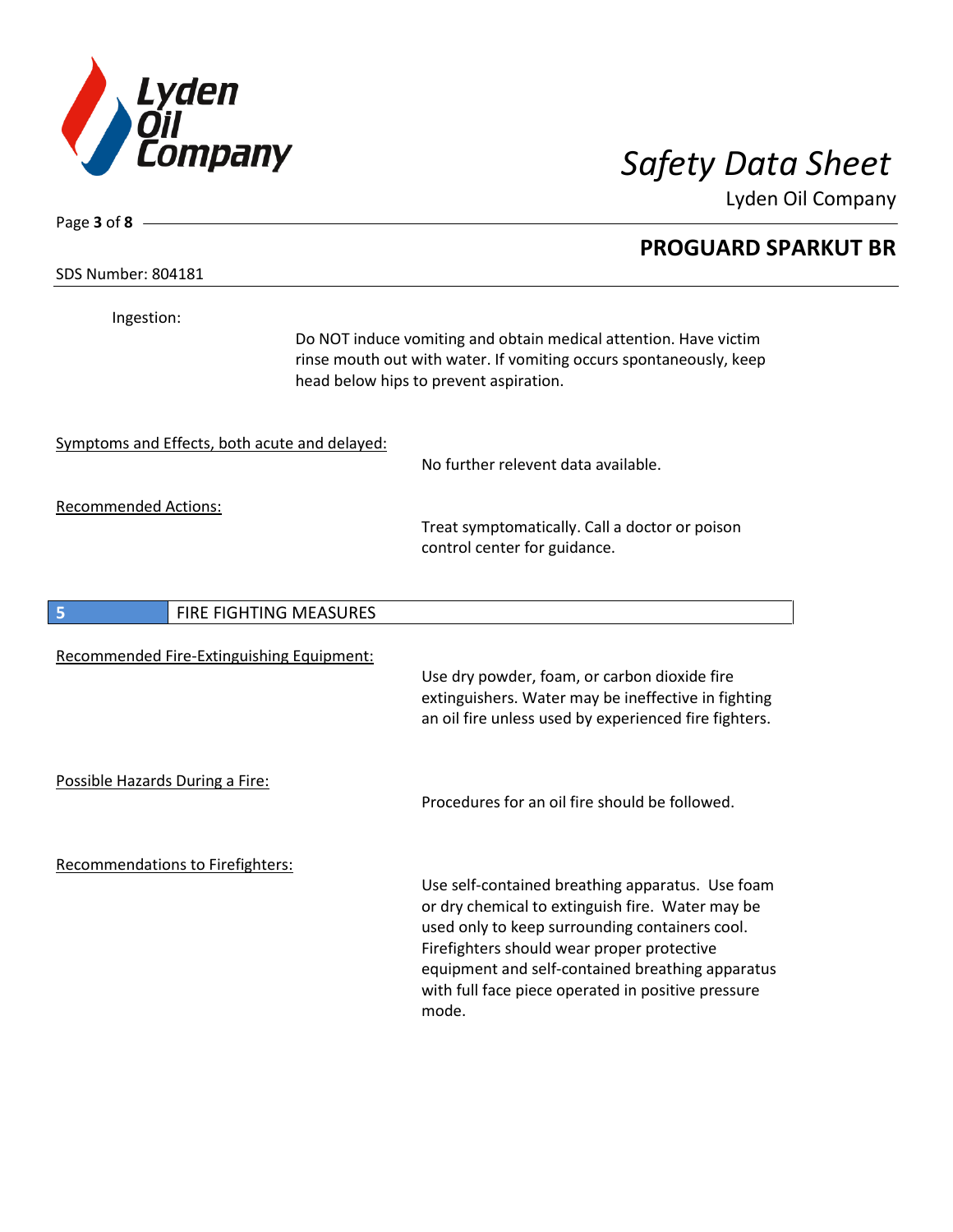

Lyden Oil Company

SDS Number: 804181

# **6** ACCIDENTAL RELEASE MEASURES Personal Precautions: Avoid eye contact. Avoid repeated or prolonged skin contact. Personal protective equipment must be worn. Avoid contact with skin, eyes or clothing. Keep unprotected persons away. Emergency Procedures: Contain spilled material, collect in suitable and properly labeled containers. Environmental Precautions: Do not allow to reach sewage system or any water course. Do not allow to enter ground waters. Cleanup Procedures: Pick up excess with inert absorbant material. **7 HANDLING AND STORAGE** Handling Precautions: Handle with care and avoid spillage on the floor. Do not cut, weld, drill, grind, braze, or solder container. Storage Requirements: Keep container tightly sealed. Keep away from sources of ignition.

Page **4** of **8**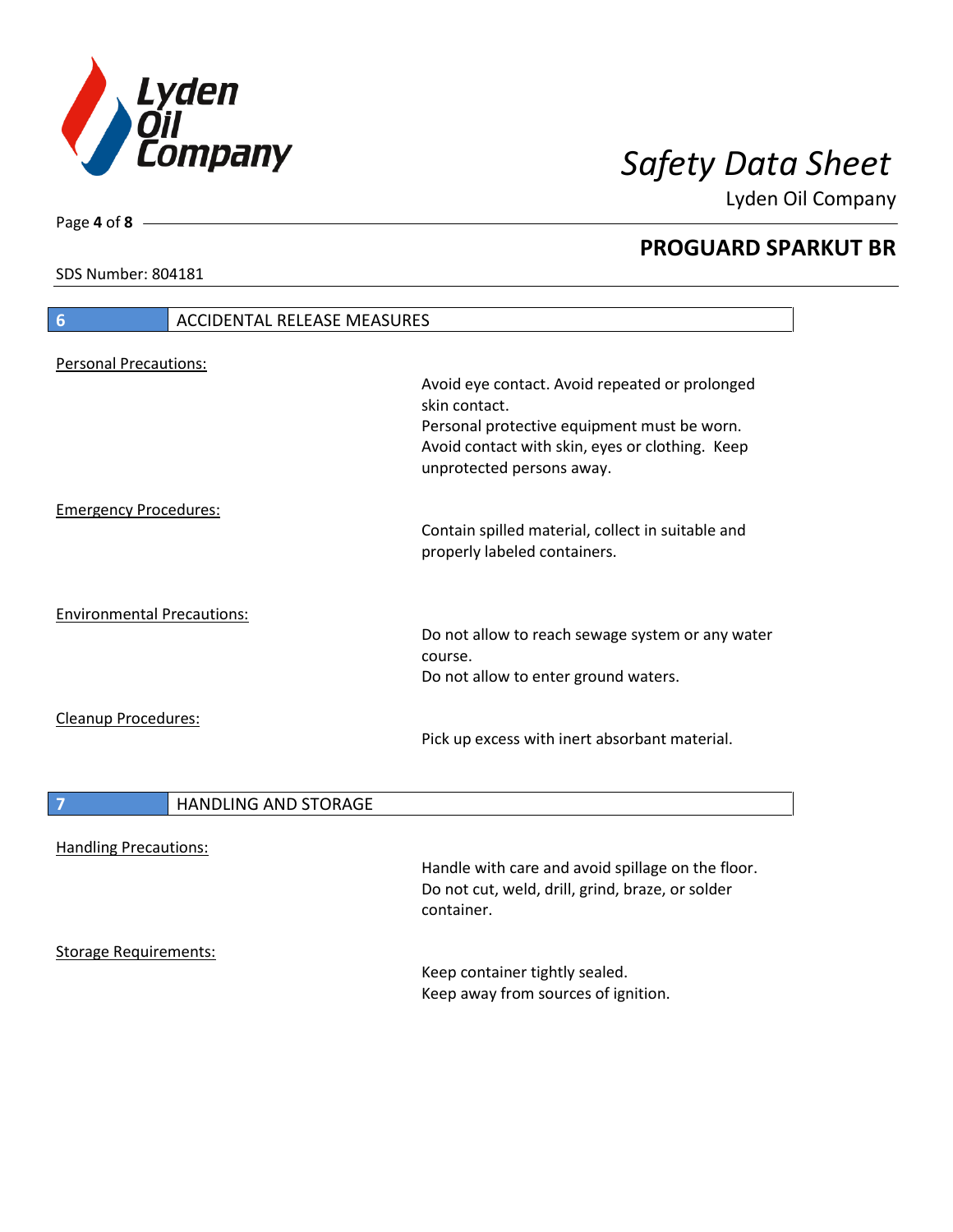

Lyden Oil Company

SDS Number: 804181

Page **5** of **8**

# **8** EXPOSURE CONTROLS / PERSONAL PROTECTION Exposure Limits: -Distillates (petroleum), hydrotreated naphthenic: OSHA TWA  $-$  5mg/m<sup>3</sup> (oil mist) Engineering Controls: All ventilation should be designed in accordance with OSHA standard (29 CFR 1910.94). Personal Protective Equipment: Keep away from foodstuffs, beverages, and feed. Immediately remove all soiled and contaminated clothing.

Wash hands before breaks and at the end of work. Avoid contact with eyes and skin. Use safety glasses and gloves.

### **9** PHYSICAL AND CHEMICAL PROPERTIES

| Color:                      | Dark-Brown         |
|-----------------------------|--------------------|
| <b>Physical State:</b>      | Liquid             |
| Odor:                       | Sulfur-like        |
| Odor Threshold:             | Data not available |
| pH:                         | Data not available |
| Melting Point:              | Data not available |
| <b>Boiling Point:</b>       | $>500^\circ$ F     |
| <b>Boiling Range:</b>       | Data not available |
| Flash Point:                | $360^\circ$ F      |
| <b>Evaporation Rate:</b>    | <1                 |
| Flammability:               | Data not available |
| <b>Flammability Limits:</b> | Data not available |
| Vapor Pressure:             | Data not available |
| Vapor Density:              | Data not available |
| <b>Relative Density:</b>    | 0.943              |
| Solubilities:               | Insoluble in water |
| Partition Coefficient:      | Data not available |
| Auto-Ignition Temperature:  | Data not available |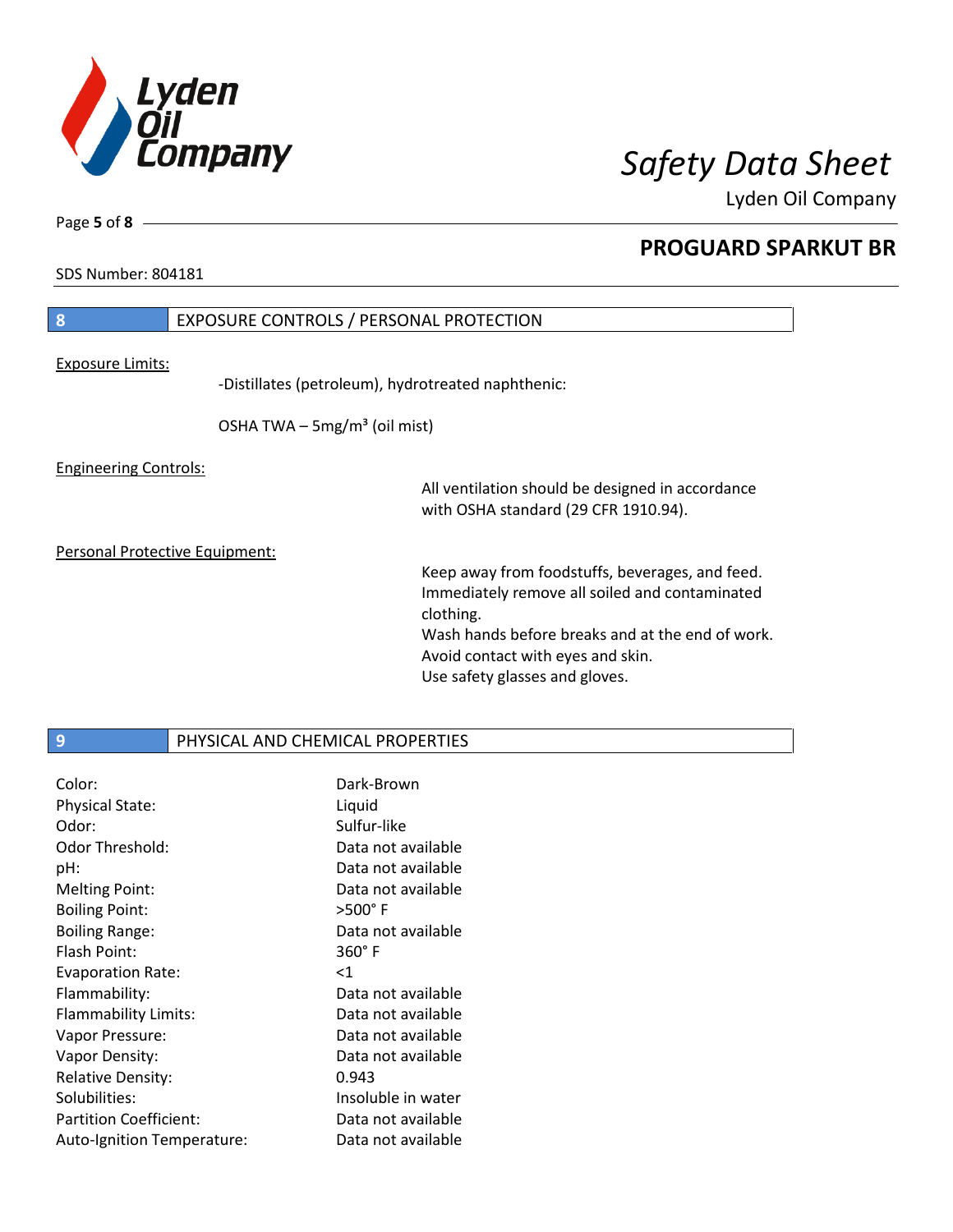

Page **6** of **8**

Lyden Oil Company

| SDS Number: 804181                       |                          | <b>PROGUARD SPARKUT BR</b>                                        |
|------------------------------------------|--------------------------|-------------------------------------------------------------------|
| Decomposition Temperature:<br>Viscosity: |                          | Data not available<br>38 mm <sup>2</sup> /sec (kinematic at 40°C) |
| 10                                       | STABILITY AND REACTIVITY |                                                                   |
| Stability:                               |                          | Stable under normal conditions.                                   |
| Reactivity:                              |                          | Not reactive under normal conditions.                             |
| Conditions to Avoid:                     |                          | Extreme temperature, sparks, open flame, and<br>direct sunlight.  |
| Hazardous Reactions:                     |                          | No known hazardous reactions.                                     |
| <b>Incompatible Materials:</b>           |                          | Strong oxidizers and strong reducing agents.                      |
| <b>Decomposition Products:</b>           |                          | Oxides of carbon, sulfur, and hydrogen.                           |
|                                          |                          |                                                                   |

### **11 TOXICOLOGICAL INFORMATION**

| Routes of Exposure: | Skin and eye contact are the primary routes of<br>exposure although exposure may occur following<br>accidental ingestion.                                                                                                                                                                     |
|---------------------|-----------------------------------------------------------------------------------------------------------------------------------------------------------------------------------------------------------------------------------------------------------------------------------------------|
| Exposure Effects:   | This mixture can cause irritation, redness to the<br>eyes. Prolonged and/or repeated skin contact may<br>cause irritation/dermatitis. May be fatal if<br>swallowed and enters airways. Aspiration hazard.<br>Mists and vapors may cause respiratory irritation<br>, drowsiness and dizziness. |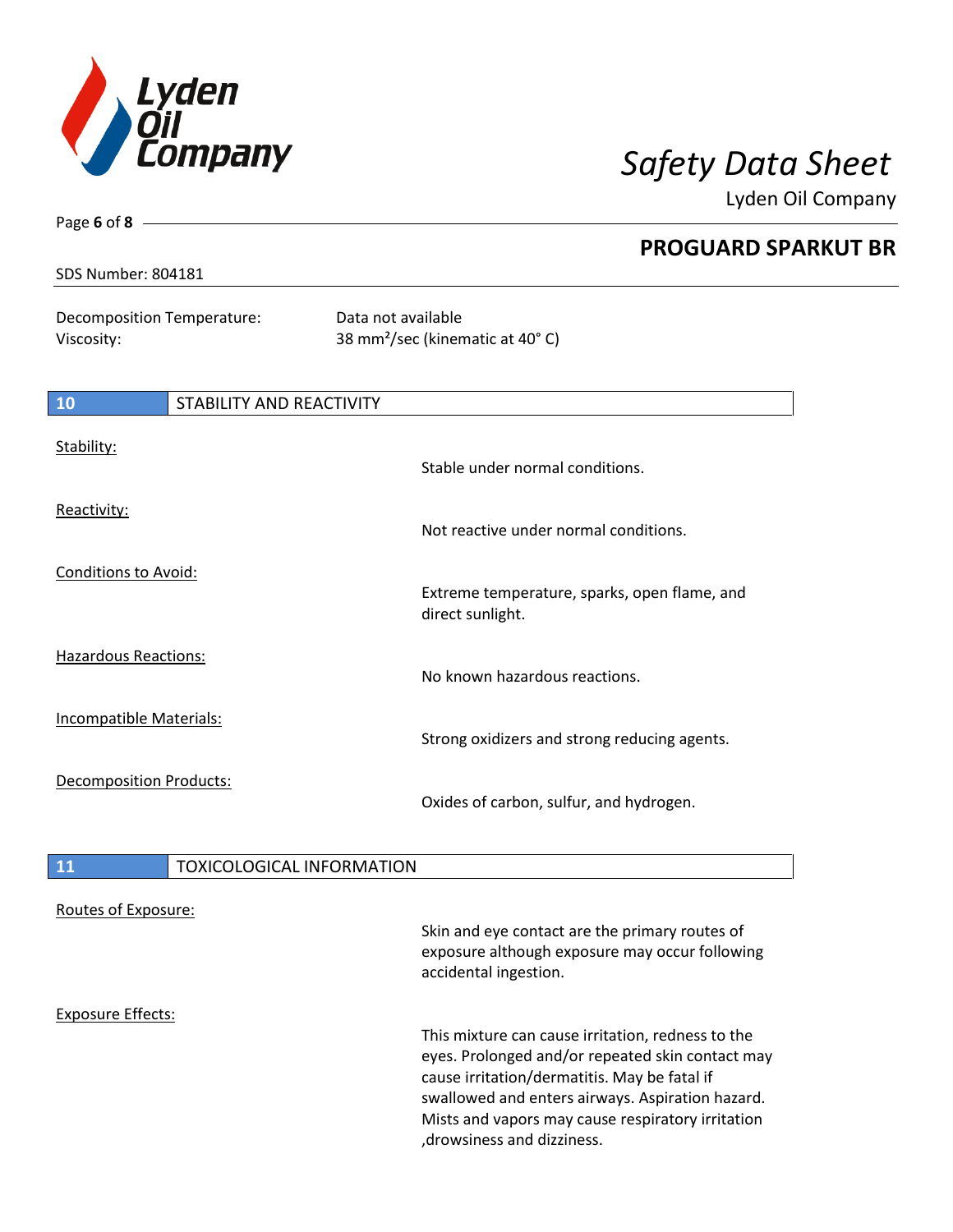

Lyden Oil Company

SDS Number: 804181

Page **7** of **8**

Measures of Toxicity:

No test data available.

Carcinogenic/Mutagenic Precautions:

Non-carcinogenic and not expected to be mutagentic.

### **12** ECOLOGICAL INFORMATION

Ecological Precautions:

Avoid exposing to the environment.

Ecological Effects:

No specific environmental or aquatic data available.

### **13** DISPOSAL CONSIDERATIONS

Disposal Methods:

Disposal Containers:

Use properly approved container for disposal.

Dispose of waste material in accordance with all

Special Precautions:

Do not flush to surface waters or drains.

local, state, and federal requirements.

### **14** TRANSPORT INFORMATION

| UN Number:                     | Data not available |
|--------------------------------|--------------------|
| <b>UN Shipping Name:</b>       | Data not available |
| <b>Transport Hazard Class:</b> | Data not available |
| Packing Group:                 | Data not available |

Environmental Hazards:

Data not available